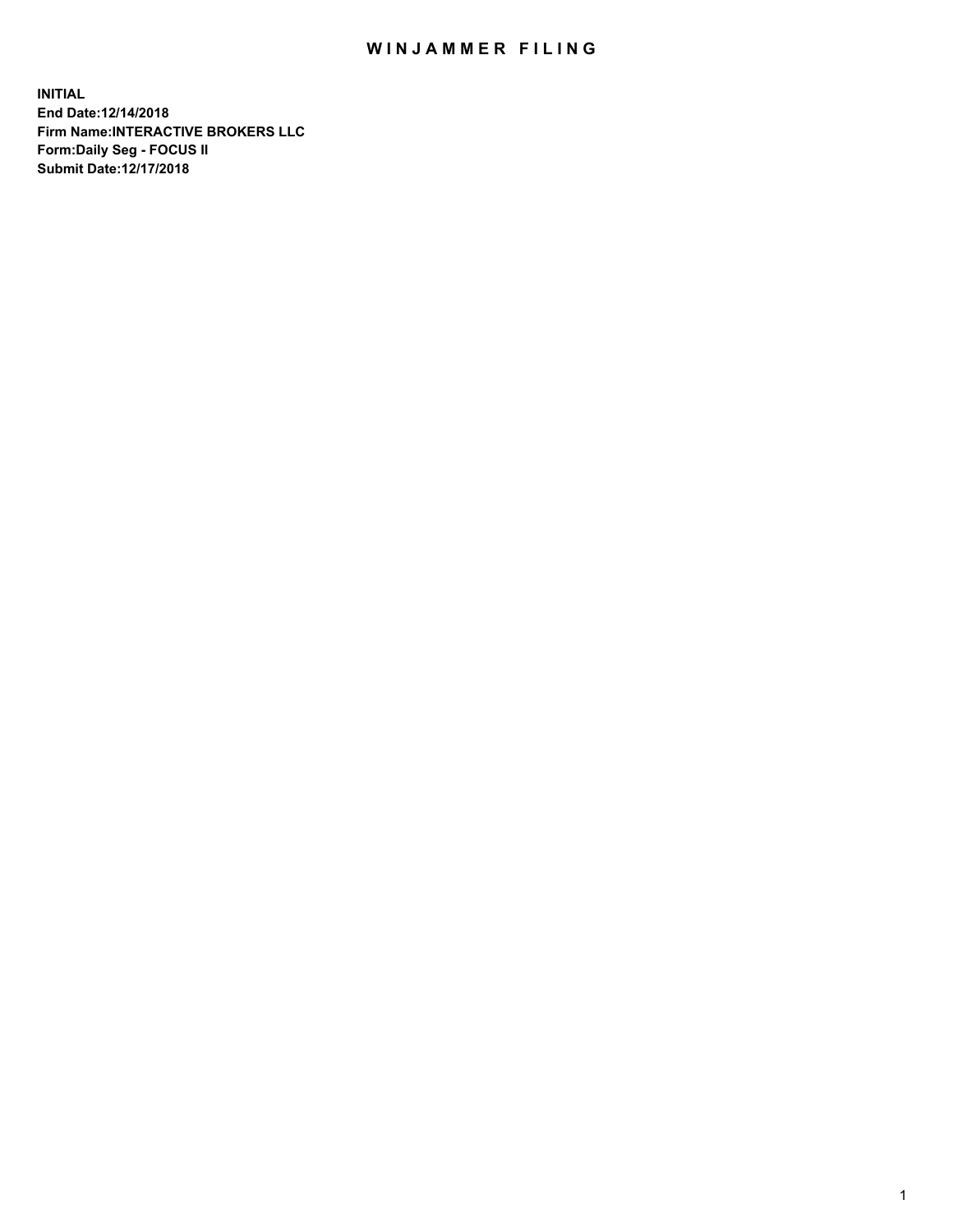**INITIAL End Date:12/14/2018 Firm Name:INTERACTIVE BROKERS LLC Form:Daily Seg - FOCUS II Submit Date:12/17/2018 Daily Segregation - Cover Page**

| Name of Company                                                                                                                                                                                                                                                                                                                | <b>INTERACTIVE BROKERS LLC</b>                                                                  |
|--------------------------------------------------------------------------------------------------------------------------------------------------------------------------------------------------------------------------------------------------------------------------------------------------------------------------------|-------------------------------------------------------------------------------------------------|
| <b>Contact Name</b>                                                                                                                                                                                                                                                                                                            | James Menicucci                                                                                 |
| <b>Contact Phone Number</b>                                                                                                                                                                                                                                                                                                    | 203-618-8085                                                                                    |
| <b>Contact Email Address</b>                                                                                                                                                                                                                                                                                                   | jmenicucci@interactivebrokers.c<br>om                                                           |
| FCM's Customer Segregated Funds Residual Interest Target (choose one):<br>a. Minimum dollar amount: ; or<br>b. Minimum percentage of customer segregated funds required:%; or<br>c. Dollar amount range between: and; or<br>d. Percentage range of customer segregated funds required between:% and%.                          | $\overline{\mathbf{0}}$<br>$\overline{\mathbf{0}}$<br>155,000,000 245,000,000<br>0 <sub>0</sub> |
| FCM's Customer Secured Amount Funds Residual Interest Target (choose one):<br>a. Minimum dollar amount: ; or<br>b. Minimum percentage of customer secured funds required:% ; or<br>c. Dollar amount range between: and; or<br>d. Percentage range of customer secured funds required between:% and%.                           | $\overline{\mathbf{0}}$<br>$\overline{\mathbf{0}}$<br>80,000,000 120,000,000<br>0 <sub>0</sub>  |
| FCM's Cleared Swaps Customer Collateral Residual Interest Target (choose one):<br>a. Minimum dollar amount: ; or<br>b. Minimum percentage of cleared swaps customer collateral required:% ; or<br>c. Dollar amount range between: and; or<br>d. Percentage range of cleared swaps customer collateral required between:% and%. | $\overline{\mathbf{0}}$<br>$\underline{\mathbf{0}}$<br>0 <sub>0</sub><br>0 <sub>0</sub>         |

Attach supporting documents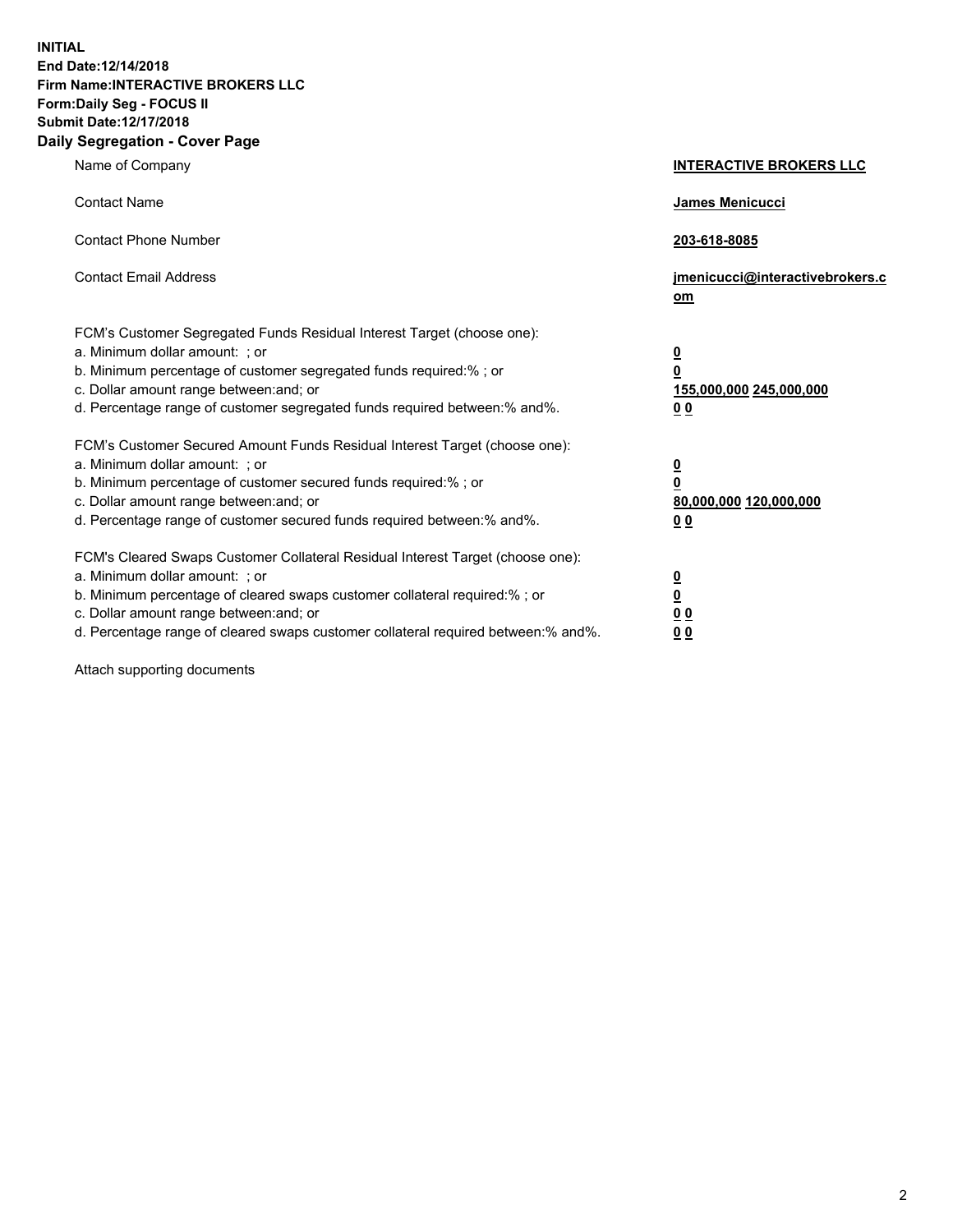## **INITIAL End Date:12/14/2018 Firm Name:INTERACTIVE BROKERS LLC Form:Daily Seg - FOCUS II Submit Date:12/17/2018**

|            | <b>Daily Segregation - Secured Amounts</b>                                                                                                                        |                                                 |
|------------|-------------------------------------------------------------------------------------------------------------------------------------------------------------------|-------------------------------------------------|
|            | Foreign Futures and Foreign Options Secured Amounts                                                                                                               |                                                 |
|            | Amount required to be set aside pursuant to law, rule or regulation of a foreign                                                                                  | $0$ [7305]                                      |
|            | government or a rule of a self-regulatory organization authorized thereunder                                                                                      |                                                 |
| 1.         | Net ledger balance - Foreign Futures and Foreign Option Trading - All Customers                                                                                   |                                                 |
|            | A. Cash                                                                                                                                                           | 466,576,340 [7315]                              |
|            | B. Securities (at market)                                                                                                                                         | $0$ [7317]                                      |
| 2.         | Net unrealized profit (loss) in open futures contracts traded on a foreign board of trade                                                                         | -2,984,058 [7325]                               |
| 3.         | Exchange traded options                                                                                                                                           |                                                 |
|            | a. Market value of open option contracts purchased on a foreign board of trade                                                                                    | 68,559 [7335]                                   |
|            | b. Market value of open contracts granted (sold) on a foreign board of trade                                                                                      | -120,020 [7337]                                 |
| 4.         | Net equity (deficit) (add lines 1.2. and 3.)                                                                                                                      | 463,540,821 [7345]                              |
| 5.         | Account liquidating to a deficit and account with a debit balances - gross amount                                                                                 | 2,768 [7351]                                    |
|            | Less: amount offset by customer owned securities                                                                                                                  | 0 [7352] 2,768 [7354]                           |
| 6.         | Amount required to be set aside as the secured amount - Net Liquidating Equity                                                                                    | 463,543,589 [7355]                              |
|            | Method (add lines 4 and 5)                                                                                                                                        |                                                 |
| 7.         | Greater of amount required to be set aside pursuant to foreign jurisdiction (above) or line                                                                       | 463,543,589 [7360]                              |
|            | 6.                                                                                                                                                                |                                                 |
|            | FUNDS DEPOSITED IN SEPARATE REGULATION 30.7 ACCOUNTS                                                                                                              |                                                 |
| 1.         | Cash in banks                                                                                                                                                     |                                                 |
|            | A. Banks located in the United States                                                                                                                             | 95,298,837 [7500]                               |
|            | B. Other banks qualified under Regulation 30.7                                                                                                                    | 0 [7520] 95,298,837 [7530]                      |
| 2.         | Securities                                                                                                                                                        |                                                 |
|            | A. In safekeeping with banks located in the United States                                                                                                         | 407,653,512 [7540]                              |
|            | B. In safekeeping with other banks qualified under Regulation 30.7                                                                                                | 0 [7560] 407,653,512 [7570]                     |
| 3.         | Equities with registered futures commission merchants                                                                                                             |                                                 |
|            | A. Cash                                                                                                                                                           | $0$ [7580]                                      |
|            | <b>B.</b> Securities                                                                                                                                              | $0$ [7590]                                      |
|            | C. Unrealized gain (loss) on open futures contracts                                                                                                               | $0$ [7600]                                      |
|            | D. Value of long option contracts                                                                                                                                 | $0$ [7610]                                      |
|            | E. Value of short option contracts                                                                                                                                | 0 [7615] 0 [7620]                               |
| 4.         | Amounts held by clearing organizations of foreign boards of trade                                                                                                 |                                                 |
|            | A. Cash                                                                                                                                                           | $0$ [7640]                                      |
|            | <b>B.</b> Securities                                                                                                                                              | $0$ [7650]                                      |
|            | C. Amount due to (from) clearing organization - daily variation                                                                                                   | $0$ [7660]                                      |
|            | D. Value of long option contracts                                                                                                                                 | $0$ [7670]                                      |
|            | E. Value of short option contracts                                                                                                                                | 0 [7675] 0 [7680]                               |
| 5.         | Amounts held by members of foreign boards of trade                                                                                                                |                                                 |
|            | A. Cash                                                                                                                                                           | 98,451,855 [7700]                               |
|            | <b>B.</b> Securities                                                                                                                                              | $0$ [7710]                                      |
|            | C. Unrealized gain (loss) on open futures contracts                                                                                                               | -708,114 [7720]                                 |
|            | D. Value of long option contracts                                                                                                                                 | 68,559 [7730]                                   |
|            | E. Value of short option contracts                                                                                                                                | <u>-120,020</u> [7735] <b>97,692,280</b> [7740] |
| 6.         | Amounts with other depositories designated by a foreign board of trade                                                                                            | $0$ [7760]                                      |
| 7.         | Segregated funds on hand                                                                                                                                          | $0$ [7765]                                      |
|            |                                                                                                                                                                   |                                                 |
|            |                                                                                                                                                                   |                                                 |
|            |                                                                                                                                                                   |                                                 |
|            |                                                                                                                                                                   |                                                 |
|            |                                                                                                                                                                   |                                                 |
| 8.<br>9.   | Total funds in separate section 30.7 accounts<br>Excess (deficiency) Set Aside for Secured Amount (subtract line 7 Secured Statement<br>Page 1 from Line 8)       | 600,644,629 [7770]<br>137,101,040 [7380]        |
| 10.<br>11. | Management Target Amount for Excess funds in separate section 30.7 accounts<br>Excess (deficiency) funds in separate 30.7 accounts over (under) Management Target | 80,000,000 [7780]<br>57,101,040 [7785]          |
|            |                                                                                                                                                                   |                                                 |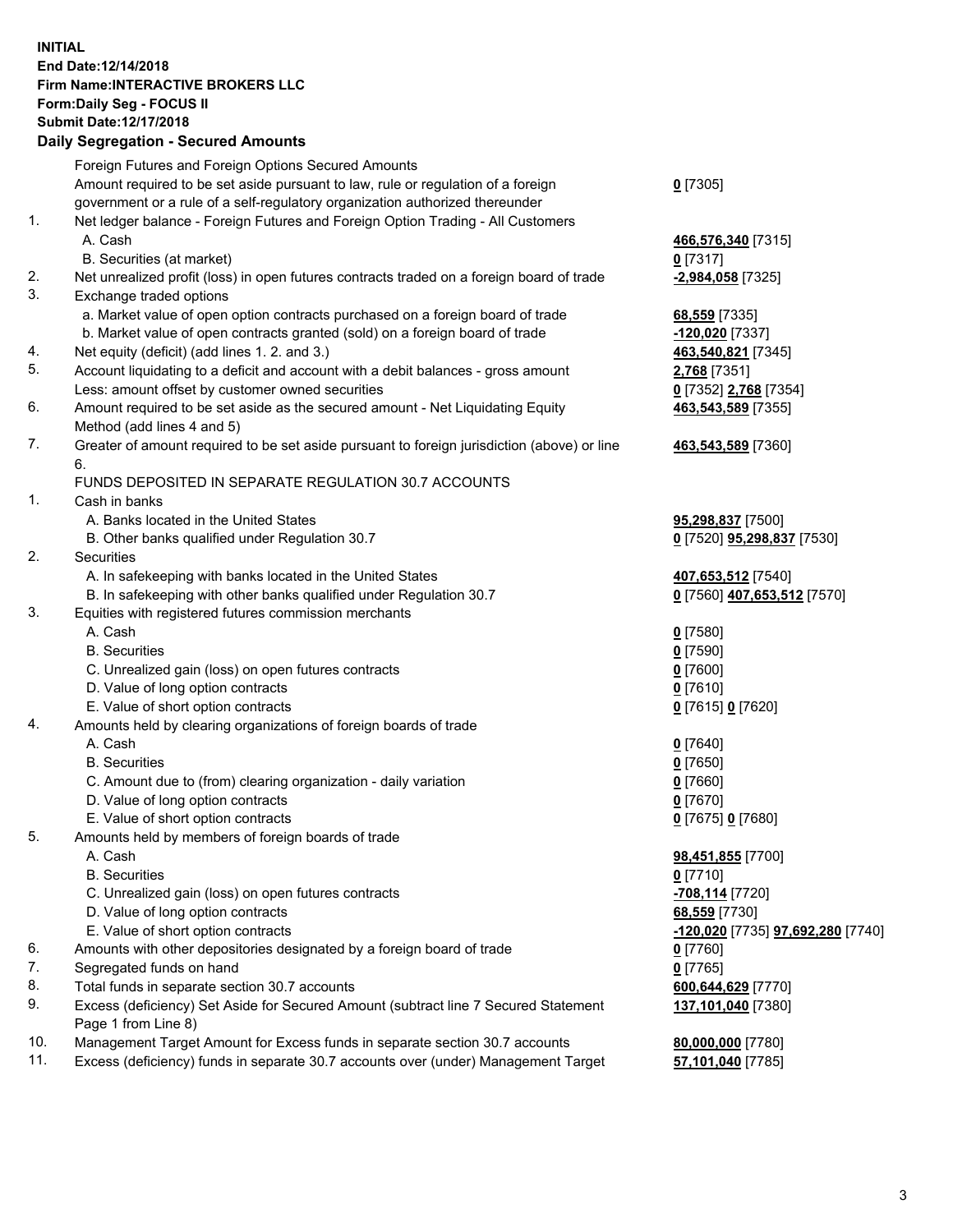**INITIAL End Date:12/14/2018 Firm Name:INTERACTIVE BROKERS LLC Form:Daily Seg - FOCUS II Submit Date:12/17/2018 Daily Segregation - Segregation Statement** SEGREGATION REQUIREMENTS(Section 4d(2) of the CEAct) 1. Net ledger balance A. Cash **4,065,492,044** [7010] B. Securities (at market) **0** [7020] 2. Net unrealized profit (loss) in open futures contracts traded on a contract market **-87,929,905** [7030] 3. Exchange traded options A. Add market value of open option contracts purchased on a contract market **378,576,784** [7032] B. Deduct market value of open option contracts granted (sold) on a contract market **-445,379,766** [7033] 4. Net equity (deficit) (add lines 1, 2 and 3) **3,910,759,157** [7040] 5. Accounts liquidating to a deficit and accounts with debit balances - gross amount **1,487,697** [7045] Less: amount offset by customer securities **0** [7047] **1,487,697** [7050] 6. Amount required to be segregated (add lines 4 and 5) **3,912,246,854** [7060] FUNDS IN SEGREGATED ACCOUNTS 7. Deposited in segregated funds bank accounts A. Cash **393,389,925** [7070] B. Securities representing investments of customers' funds (at market) **2,382,682,360** [7080] C. Securities held for particular customers or option customers in lieu of cash (at market) **0** [7090] 8. Margins on deposit with derivatives clearing organizations of contract markets A. Cash **5,250,894** [7100] B. Securities representing investments of customers' funds (at market) **1,452,778,300** [7110] C. Securities held for particular customers or option customers in lieu of cash (at market) **0** [7120] 9. Net settlement from (to) derivatives clearing organizations of contract markets **-51,189,596** [7130] 10. Exchange traded options A. Value of open long option contracts **379,546,837** [7132] B. Value of open short option contracts **-446,373,334** [7133] 11. Net equities with other FCMs A. Net liquidating equity **0** [7140] B. Securities representing investments of customers' funds (at market) **0** [7160] C. Securities held for particular customers or option customers in lieu of cash (at market) **0** [7170] 12. Segregated funds on hand **0** [7150] 13. Total amount in segregation (add lines 7 through 12) **4,116,085,386** [7180] 14. Excess (deficiency) funds in segregation (subtract line 6 from line 13) **203,838,532** [7190] 15. Management Target Amount for Excess funds in segregation **155,000,000** [7194]

16. Excess (deficiency) funds in segregation over (under) Management Target Amount Excess

**48,838,532** [7198]